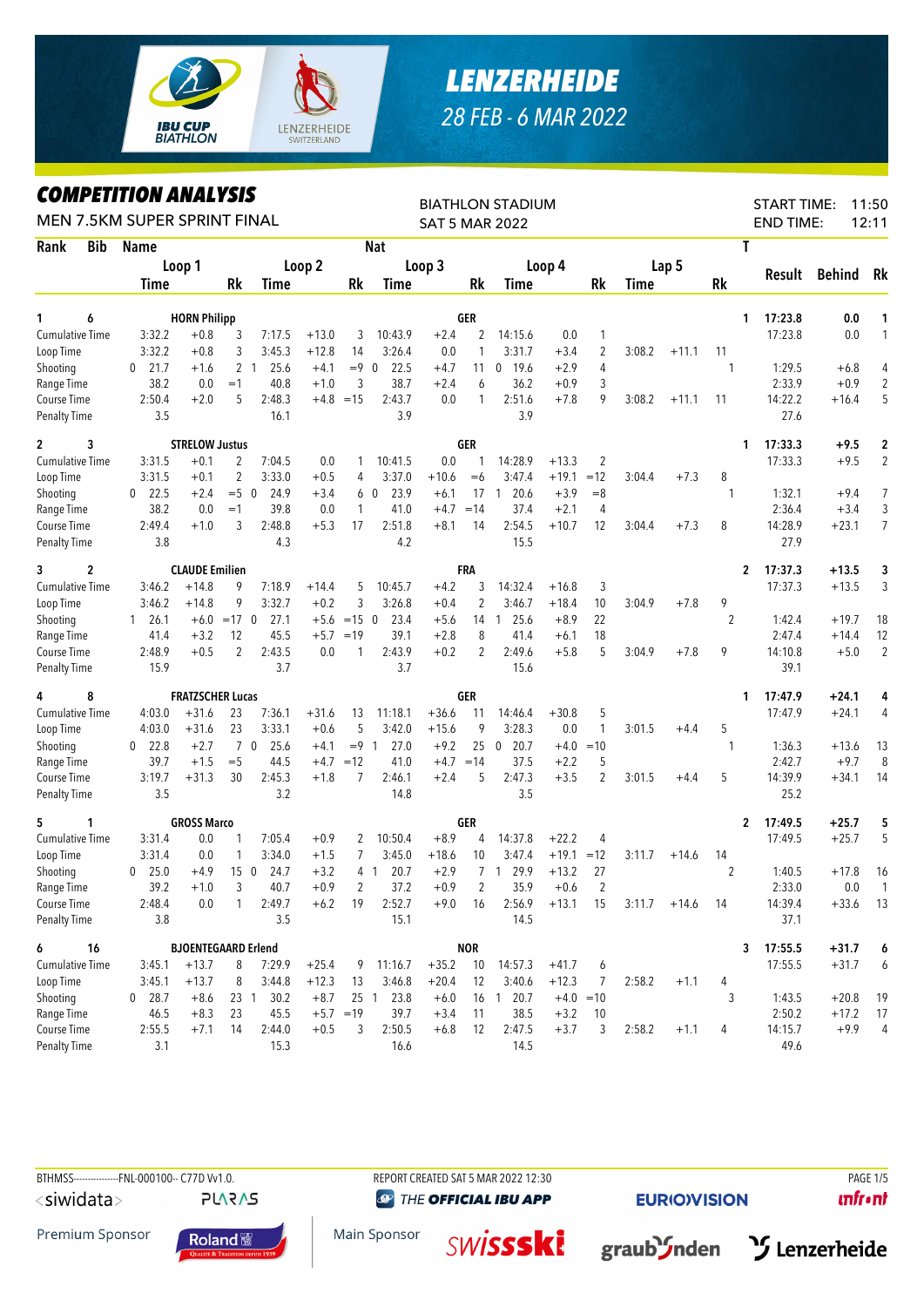| <b>Bib</b><br>Rank                  | <b>Name</b>                    |                                      |                 |                                  |                    |                | <b>Nat</b>          |                               |                 |                               |                              |                      |        |         | T                    |                     |                        |                |
|-------------------------------------|--------------------------------|--------------------------------------|-----------------|----------------------------------|--------------------|----------------|---------------------|-------------------------------|-----------------|-------------------------------|------------------------------|----------------------|--------|---------|----------------------|---------------------|------------------------|----------------|
|                                     | Loop 1                         |                                      | Loop 2          |                                  |                    | Loop 3         |                     |                               | Loop 4          |                               |                              | Lap 5                |        |         | Result               | <b>Behind</b><br>Rk |                        |                |
|                                     | <b>Time</b>                    |                                      | Rk              | <b>Time</b>                      |                    | Rk             | Time                |                               | Rk              | Time                          |                              | Rk                   | Time   |         | Rk                   |                     |                        |                |
| 19<br>7                             |                                | <b>FRAVI Laurin</b>                  |                 |                                  |                    |                |                     |                               | <b>SUI</b>      |                               |                              |                      |        |         | 3                    | 17:55.6             | +31.8                  | 7              |
| <b>Cumulative Time</b>              | 4:05.4                         | $+34.0$                              | 25              | 7:38.0                           | $+33.5$            | 16             | 11:06.6             | $+25.1$                       | 6               | 14:57.7                       | $+42.1$                      | 7                    |        |         |                      | 17:55.6             | $+31.8$                | $\overline{7}$ |
| Loop Time                           | 4:05.4                         | $+34.0$                              | 25              | 3:32.6                           | $+0.1$             | $\overline{2}$ | 3:28.6              | $+2.2$                        | 3               | 3:51.1                        | $+22.8$                      | 15                   | 2:57.9 | $+0.8$  | 3                    |                     |                        |                |
| Shooting                            | 33.6<br>2                      | $+13.5$                              | 29 0            | 21.5                             | 0.0                |                | 20.3<br>$1\quad0$   | $+2.5$                        | $=4$            | 20.6<br>1                     | $+3.9$                       | $=8$                 |        |         | 3                    | 1:36.1              | $+13.4$                | 11             |
| Range Time<br>Course Time           | 43.6<br>2:56.8                 | $+5.4$<br>$+8.4$                     | 20<br>16        | 45.0<br>2:44.6                   | $+5.2$<br>$+1.1$   | 17<br>4        | 37.9<br>2:47.5      | $+1.6$<br>$+3.8$              | 5<br>8          | 38.4<br>2:57.2                | $+3.1$<br>$+13.4$            | 9<br>16              | 2:57.9 | $+0.8$  | 3                    | 2:44.9<br>14:24.0   | $+11.9$<br>$+18.2$     | 9<br>6         |
| <b>Penalty Time</b>                 | 25.0                           |                                      |                 | 3.0                              |                    |                | 3.1                 |                               |                 | 15.4                          |                              |                      |        |         |                      | 46.6                |                        |                |
| 15<br>8                             |                                |                                      |                 | <b>BOGETVEIT Haavard Gutuboe</b> |                    |                |                     |                               | <b>NOR</b>      |                               |                              |                      |        |         | $\mathbf{2}$         | 18:08.1             | $+44.3$                | 8              |
| Cumulative Time                     | 3:58.4                         | $+27.0$                              | 17              | 7:37.0                           | $+32.5$            | 14             | 11:23.3             | $+41.8$                       | 13              | 15:00.2                       | $+44.6$                      | 9                    |        |         |                      | 18:08.1             | $+44.3$                | 8              |
| Loop Time                           | 3:58.4<br>32.5<br>$\mathbf{1}$ | $+27.0$<br>$+12.4$                   | 17<br>270       | 3:38.6<br>28.9                   | $+6.1$<br>$+7.4$   | 9<br>20        | 3:46.3<br>24.8<br>1 | $+19.9$<br>$+7.0$             | 11<br>21        | 3:36.9<br>26.2<br>$\mathbf 0$ | $+8.6$<br>$+9.5$             | $\overline{4}$<br>24 | 3:07.9 | $+10.8$ | 10<br>$\overline{2}$ | 1:52.6              | $+29.9$                | 26             |
| Shooting<br>Range Time              | 49.9                           | $+11.7$                              | 30              | 47.3                             | $+7.5$             | 23             | 41.8                | $+5.5$                        | $=18$           | 42.5                          | $+7.2$                       | 23                   |        |         |                      | 3:01.5              | $+28.5$                | 25             |
| Course Time                         | 2:53.4                         | $+5.0$                               | 11              | 2:48.3                           | $+4.8$             | $=15$          | 2:49.2              | $+5.5$                        | 11              | 2:51.3                        | $+7.5$                       | $=6$                 | 3:07.9 | $+10.8$ | 10                   | 14:30.1             | $+24.3$                | 8              |
| <b>Penalty Time</b>                 | 15.1                           |                                      |                 | 3.0                              |                    |                | 15.3                |                               |                 | 3.1                           |                              |                      |        |         |                      | 36.5                |                        |                |
| 9<br>14                             |                                | <b>DALE Johannes</b><br>$+29.9$      |                 | 7:49.7                           |                    |                |                     |                               | <b>NOR</b>      |                               |                              |                      |        |         | 5                    | 18:12.9<br>18:12.9  | $+49.1$<br>$+49.1$     | 9<br>9         |
| <b>Cumulative Time</b><br>Loop Time | 4:01.3<br>4:01.3               | $+29.9$                              | 19<br>19        | 3:48.4                           | $+45.2$<br>$+15.9$ | 18<br>18       | 11:22.8<br>3:33.1   | $+41.3$<br>$+6.7$             | 12<br>5         | 15:15.4<br>3:52.6             | $+59.8$<br>$+24.3$           | 11<br>17             | 2:57.5 | $+0.4$  | $\overline{2}$       |                     |                        |                |
| Shooting                            | 2 26.9                         | $+6.8$                               | $= 20$ 1        | 31.2                             | $+9.7$             | 29             | 22.6<br>- 0         | $+4.8$                        | 12              | 25.4<br>2                     | $+8.7$                       | 20                   |        |         | 5                    | 1:46.2              | $+23.5$                | 21             |
| Range Time                          | 44.1                           | $+5.9$                               | 21              | 48.1                             | $+8.3$             | 26             | 42.2                | $+5.9$                        | $=20$           | 41.5                          | $+6.2$                       | 19                   |        |         |                      | 2:55.9              | $+22.9$                | 20             |
| Course Time                         | 2:50.9                         | $+2.5$                               | 6               | 2:45.9                           | $+2.4$             | 10             | 2:47.7              | $+4.0$                        | 9               | 2:43.8                        | 0.0                          | $\mathbf{1}$         | 2:57.5 | $+0.4$  | 2                    | 14:05.8             | 0.0                    | $\mathbf{1}$   |
| <b>Penalty Time</b>                 | 26.2                           |                                      |                 | 14.4                             |                    |                | 3.1                 |                               |                 | 27.3                          |                              |                      |        |         |                      | 1:11.2              |                        |                |
| 18<br>10                            |                                | <b>STROEMSHEIM Endre</b>             |                 |                                  |                    |                |                     |                               | <b>NOR</b>      |                               |                              |                      |        |         | 6                    | 18:13.0             | +49.2                  | 10             |
| <b>Cumulative Time</b><br>Loop Time | 4:04.2<br>4:04.2               | $+32.8$<br>$+32.8$                   | 24<br>24        | 7:59.6<br>3:55.4                 | $+55.1$<br>$+22.9$ | 27<br>25       | 11:36.6<br>3:37.0   | $+55.1$<br>$+10.6$            | 17<br>$=6$      | 15:15.9<br>3:39.3             | $+1:00.3$<br>$+11.0$         | 12<br>5              | 2:57.1 | 0.0     | 1                    | 18:13.0             | $+49.2$                | 10             |
| Shooting                            | 2 24.3                         | $+4.2$                               | 11 <sub>2</sub> | 25.7                             | $+4.2$             | $12-1$         | 25.1                | $+7.3$                        | 23              | 16.7<br>$\overline{1}$        | 0.0                          | $\mathbf{1}$         |        |         | 6                    | 1:31.9              | $+9.2$                 | 6              |
| Range Time                          | 43.0                           | $+4.8$                               | $=17$           | 44.2                             | $+4.4$             | $=10$          | 36.3                | 0.0                           | 1               | 35.3                          | 0.0                          | $\mathbf{1}$         |        |         |                      | 2:38.8              | $+5.8$                 | 4              |
| Course Time                         | 2:55.0                         | $+6.6$                               | 13              | 2:44.7                           | $+1.2$             | 5              | 2:46.0              | $+2.3$                        | $\overline{4}$  | 2:48.4                        | $+4.6$                       | 4                    | 2:57.1 | 0.0     | 1                    | 14:11.2             | $+5.4$                 | 3              |
| <b>Penalty Time</b>                 | 26.1                           |                                      |                 | 26.4                             |                    |                | 14.6                |                               |                 | 15.6                          |                              |                      |        |         |                      | 1:22.9              |                        |                |
| 7<br>11                             |                                | <b>SCHMUCK Dominic</b>               |                 |                                  |                    |                |                     |                               | <b>GER</b>      |                               |                              |                      |        |         | 3                    | 18:15.8             | $+52.0$                | 11             |
| <b>Cumulative Time</b><br>Loop Time | 3:36.7<br>3:36.7               | $+5.3$<br>$+5.3$                     | 4<br>4          | 7:27.2<br>3:50.5                 | $+22.7$<br>$+18.0$ | 8<br>21        | 11:15.7<br>3:48.5   | $+34.2$<br>$+22.1$            | 9<br>13         | 15:00.5<br>3:44.8             | $+44.9$<br>$+16.5$           | 10<br>8              | 3:15.3 | $+18.2$ | 18                   | 18:15.8             | $+52.0$                | 11             |
| Shooting                            | 23.3<br>0                      | $+3.2$                               | 8 1             | 27.4                             | $+5.9$             | $17-1$         | 20.4                | $+2.6$                        | 6               | 20.0<br>1                     | $+3.3$                       | 5                    |        |         | 3                    | 1:31.1              | $+8.4$                 | 5              |
| Range Time                          | 40.1                           | $+1.9$                               | 9               | 42.9                             | $+3.1$             | 4              | 38.9                | $+2.6$                        | 7               | 37.7                          | $+2.4$                       | 6                    |        |         |                      | 2:39.6              | $+6.6$                 | 5              |
| Course Time                         | 2:52.8                         | $+4.4$                               | 9               | 2:50.5                           | $+7.0$             | 20             | 2:53.7              | $+10.0$                       | 18              | 2:51.3                        | $+7.5$                       | $=6$                 | 3:15.3 | $+18.2$ | 18                   | 14:43.6             | $+37.8$                | 15             |
| <b>Penalty Time</b>                 | 3.8                            |                                      |                 | 17.0                             |                    |                | 15.8                |                               |                 | 15.7                          |                              |                      |        |         |                      | 52.4                |                        |                |
| 30<br>12<br><b>Cumulative Time</b>  | 3:44.3                         | <b>BRAUNHOFER Patrick</b><br>$+12.9$ | 7               | 7:34.4                           | $+29.9$            | 12             | 11:05.6             | $+24.1$                       | <b>ITA</b><br>5 | 14:59.1                       | $+43.5$                      | 8                    |        |         | $\mathbf{2}$         | 18:26.9<br>18:26.9  | $+1:03.1$<br>$+1:03.1$ | 12<br>12       |
| Loop Time                           | 3:44.3                         | $+12.9$                              | 7               | 3:50.1                           | $+17.6$            | 20             | 3:31.2              | $+4.8$                        | 4               | 3:53.5                        | $+25.2$                      | 18                   | 3:27.8 | $+30.7$ | 26                   |                     |                        |                |
| Shooting                            | $0$ 23.8                       | $+3.7$                               | 10 1            | 31.0                             | $+9.5$             |                | 28 0 18.9           | $+1.1$                        | 3               | 120.5                         | $+3.8$                       | 7                    |        |         | 2                    | 1:34.3              | $+11.6$                | 9              |
| Range Time                          | 39.4                           | $+1.2$                               | 4               | 47.8                             | $+8.0$             | 25             | 37.3                | $+1.0$                        | 3               | 37.8                          | $+2.5$                       | $\overline{7}$       |        |         |                      | 2:42.3              | $+9.3$                 | $\overline{7}$ |
| Course Time                         | 3:02.0                         | $+13.6$                              | 25              | 2:47.3                           | $+3.8$             | 12             | 2:50.6              | $+6.9$                        | 13              | 2:59.2                        | $+15.4$                      | 18                   | 3:27.8 | $+30.7$ | 26                   | 15:06.9             | $+1:01.1$              | 21             |
| <b>Penalty Time</b>                 | 2.8                            |                                      |                 | 15.0                             |                    |                | 3.2                 |                               |                 | 16.4                          |                              |                      |        |         |                      | 37.6                |                        |                |
| 11<br>13                            |                                | <b>PETTERSEN Sindre</b>              |                 |                                  |                    |                |                     |                               | <b>NOR</b>      |                               |                              |                      |        |         | 5                    | 18:32.8             | $+1:09.0$              | 13             |
| <b>Cumulative Time</b><br>Loop Time | 4:01.6<br>4:01.6               | $+30.2$<br>$+30.2$                   | 20<br>20        | 7:59.1<br>3:57.5                 | $+54.6$<br>$+25.0$ | 26<br>27       | 3:55.0              | $11:54.1 + 1:12.6$<br>$+28.6$ | 22<br>19        | 3:35.8                        | $15:29.9 + 1:14.3$<br>$+7.5$ | 15<br>3              | 3:02.9 | $+5.8$  | 6                    | 18:32.8             | $+1:09.0$              | 13             |
| Shooting                            | 25.6<br>$\mathbf{1}$           | $+5.5$                               | 16 <sub>2</sub> | 25.5                             | $+4.0$             |                | 8 2<br>24.1         | $+6.3$                        | 18              | 20.8<br>$\mathbf 0$           | $+4.1 = 12$                  |                      |        |         | 5                    | 1:36.2              | $+13.5$                | 12             |
| Range Time                          | 42.2                           | $+4.0$                               | 15              | 44.0                             | $+4.2$             | $= 8$          | 40.4                | $+4.1$                        | 13              | 38.8                          | $+3.5$                       | 11                   |        |         |                      | 2:45.4              | $+12.4$                | 10             |
| Course Time                         | 3:03.8                         | $+15.4$                              | 28              | 2:46.1                           | $+2.6$             | 11             | 2:46.9              | $+3.2$                        | 6               | 2:53.9                        | $+10.1$                      | 11                   | 3:02.9 | $+5.8$  | 6                    | 14:33.6             | $+27.8$                | 11             |
| <b>Penalty Time</b>                 | 15.5                           |                                      |                 | 27.4                             |                    |                | 27.7                |                               |                 | 3.1                           |                              |                      |        |         |                      | 1:13.9              |                        |                |
| 23<br>14<br><b>Cumulative Time</b>  | 3:50.3                         | <b>BOVISI Sandro</b><br>$+18.9$      |                 | 7:37.2                           | $+32.7$            | 15             | 11:14.8             | $+33.3$                       | SUI             |                               | $15:26.1 + 1:10.5$           | 14                   |        |         | 3                    | 18:36.7<br>18:36.7  | $+1:12.9$<br>$+1:12.9$ | - 14           |
| Loop Time                           | 3:50.3                         | $+18.9$                              | 13<br>13        | 3:46.9                           | $+14.4$            | 17             | 3:37.6              | $+11.2$                       | 8<br>8          | 4:11.3                        | $+43.0$                      | 24                   | 3:10.6 | $+13.5$ | 12                   |                     |                        | -14            |
| Shooting                            | 26.9<br>0                      |                                      | $+6.8$ = 20 1   | 30.1                             | $+8.6$             | 24 0           | 29.5                | $+11.7$                       |                 | 27 2 33.8                     | $+17.1$                      | 29                   |        |         | 3                    | 2:00.4              | $+37.7$                | 28             |
| Range Time                          | 46.0                           | $+7.8$                               | 22              | 47.6                             | $+7.8$             | 24             | 46.6                | $+10.3$                       | 26              | 52.2                          | $+16.9$                      | 30                   |        |         |                      | 3:12.4              | $+39.4$                | 29             |
| Course Time                         | 3:01.2                         | $+12.8$                              | 24              | 2:43.7                           | $+0.2$             | $\overline{2}$ | 2:47.3              | $+3.6$                        | 7               | 2:51.3                        | $+7.5$                       | $=6$                 | 3:10.6 | $+13.5$ | 12                   | 14:34.1             | $+28.3$                | 12             |
| <b>Penalty Time</b>                 | 3.1                            |                                      |                 | 15.6                             |                    |                | 3.6                 |                               |                 | 27.8                          |                              |                      |        |         |                      | 50.2                |                        |                |

BTHMSS---------------FNL-000100-- C77D Vv1.0. REPORT CREATED SAT 5 MAR 2022 12:30 PAGE 205 <siwidata> **PLARAS** 

**@ THE OFFICIAL IBU APP** 

**EURIOVISION** 

 $unfront$ 

Premium Sponsor



Main Sponsor **SWİSSSKİ** 



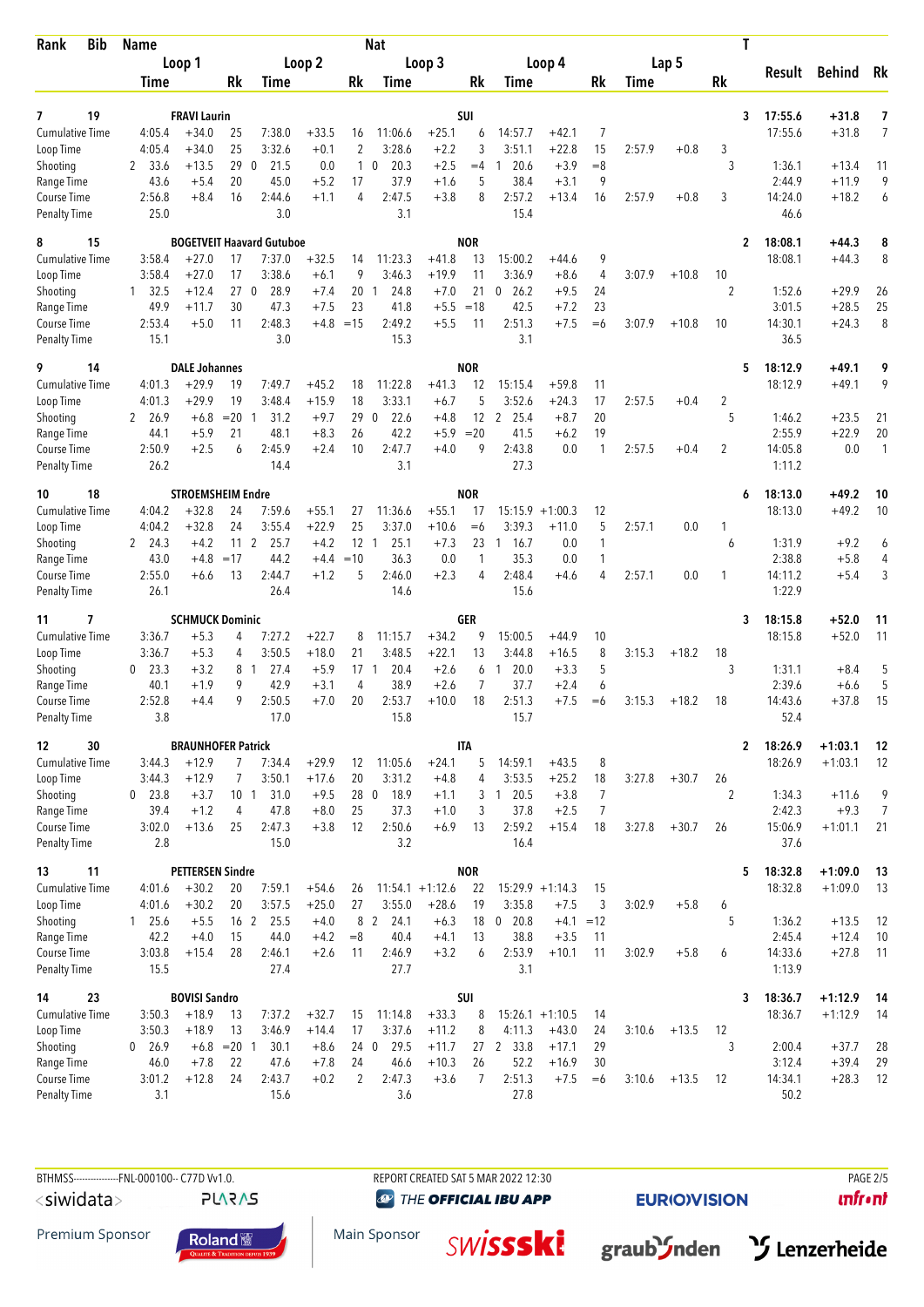| Bib<br>Rank                        | Name                   |                           |             | Nat                  |                  |                     |                              |                    |              |                      |                   |          | Т      |         |                |              |                   |                    |                |
|------------------------------------|------------------------|---------------------------|-------------|----------------------|------------------|---------------------|------------------------------|--------------------|--------------|----------------------|-------------------|----------|--------|---------|----------------|--------------|-------------------|--------------------|----------------|
|                                    | Loop 1                 |                           | Loop 2      |                      |                  | Loop 3              |                              |                    |              | Loop 4               |                   |          |        | Lap 5   |                |              |                   |                    |                |
|                                    | Time                   |                           | Rk          | Time                 |                  | Rk                  | Time                         |                    | Rk           | Time                 |                   | Rk       | Time   |         | Rk             |              | Result            | <b>Behind</b>      | Rk             |
|                                    |                        |                           |             |                      |                  |                     |                              |                    |              |                      |                   |          |        |         |                |              |                   |                    |                |
| 15<br>20                           |                        | <b>TAMBORNINO Eligius</b> |             |                      |                  |                     |                              |                    | SUI          |                      |                   |          |        |         |                | 5            | 18:40.1           | $+1:16.3$          | 15             |
| <b>Cumulative Time</b>             | 3:52.3                 | $+20.9$                   | 15          | 7:38.9               | $+34.4$          | 17                  | 11:32.8                      | $+51.3$            | 15           | 15:37.0              | $+1:21.4$         | 18       |        |         |                |              | 18:40.1           | $+1:16.3$          | 15             |
| Loop Time                          | 3:52.3                 | $+20.9$                   | 15          | 3:46.6               | $+14.1$          | 16                  | 3:53.9                       | $+27.5$            | 18           | 4:04.2               | $+35.9$           | 21       | 3:03.1 | $+6.0$  | 7              |              |                   |                    |                |
| Shooting<br>Range Time             | $1 \quad 33.3$<br>39.7 | $+13.2$<br>$+1.5$         | 28<br>$=$ 5 | 25.0<br>-1<br>43.5   | $+3.5$<br>$+3.7$ | $\overline{7}$<br>6 | 32.2<br>$\mathbf{1}$<br>49.9 | $+14.4$<br>$+13.6$ | 29<br>$= 28$ | 2 49.9<br>43.7       | $+33.2$<br>$+8.4$ | 30<br>24 |        |         | 5              |              | 2:20.6<br>2:56.8  | $+57.9$<br>$+23.8$ | 30<br>22       |
| Course Time                        | 2:57.8                 | $+9.4$                    | 18          | 2:48.0               | $+4.5$           | 14                  | 2:48.4                       | $+4.7$             | 10           | 2:53.1               | $+9.3$            | 10       | 3:03.1 | $+6.0$  | $\overline{7}$ |              | 14:30.4           | $+24.6$            | 9              |
| Penalty Time                       | 14.7                   |                           |             | 15.0                 |                  |                     | 15.6                         |                    |              | 27.4                 |                   |          |        |         |                |              | 1:12.8            |                    |                |
| 9<br>16                            |                        | <b>RIVAIL Hugo</b>        |             |                      |                  |                     |                              |                    | <b>FRA</b>   |                      |                   |          |        |         |                |              | 18:41.0           | $+1:17.2$          | 16             |
| <b>Cumulative Time</b>             | 3:46.6                 | $+15.2$                   | 10          | 7:19.9               | $+15.4$          | 6                   | 11:28.6                      | $+47.1$            | 14           | 15:24.5              | $+1:08.9$         | 13       |        |         |                |              | 18:41.0           | $+1:17.2$          | 16             |
| Loop Time                          | 3:46.6                 | $+15.2$                   | 10          | 3:33.3               | $+0.8$           | 6                   | 4:08.7                       | $+42.3$            | 23           | 3:55.9               | $+27.6$           | 19       | 3:16.5 | $+19.4$ | 19             |              |                   |                    |                |
| Shooting                           | $1 \quad 22.5$         | $+2.4$                    | $=5$ 0      | 26.7                 | $+5.2$           | 14                  | 2<br>24.5                    | $+6.7$             | 20           | 24.7<br>$\mathbf{1}$ | $+8.0$            | 19       |        |         | 4              |              | 1:38.6            | $+15.9$            | 14             |
| Range Time                         | 40.4                   | $+2.2$                    | 10          | 44.2                 | $+4.4$           | $=10$               | 41.3                         | $+5.0$             | 16           | 43.9                 | $+8.6$            | $= 25$   |        |         |                |              | 2:49.8            | $+16.8$            | 15             |
| Course Time                        | 2:51.2                 | $+2.8$                    | 7           | 2:45.5               | $+2.0$           | 8                   | 2:58.0                       | $+14.3$            | 21           | 2:55.5               | $+11.7$           | 14       | 3:16.5 | $+19.4$ | 19             |              | 14:46.7           | $+40.9$            | 16             |
| <b>Penalty Time</b>                | 15.0                   |                           |             | 3.6                  |                  |                     | 29.3                         |                    |              | 16.5                 |                   |          |        |         |                |              | 1:04.5            |                    |                |
| 5<br>17                            |                        | <b>MAHON Sebastien</b>    |             |                      |                  |                     |                              |                    | <b>FRA</b>   |                      |                   |          |        |         |                | 5            | 18:46.8           | $+1:23.0$          | 17             |
| <b>Cumulative Time</b>             | 3:47.8                 | $+16.4$                   | 12          | 7:20.3               | $+15.8$          | 7                   |                              | $11:54.9 + 1:13.4$ | 23           | 15:35.2              | $+1:19.6$         | 17       |        |         |                |              | 18:46.8           | $+1:23.0$          | 17             |
| Loop Time                          | 3:47.8                 | $+16.4$                   | 12          | 3:32.5               | 0.0              | 1                   | 4:34.6                       | $+1:08.2$          | 28           | 3:40.3               | $+12.0$           | 6        | 3:11.6 | $+14.5$ | 13             |              |                   |                    |                |
| Shooting                           | $1 \quad 26.1$         | $+6.0$                    | $=17$ 0     | 30.0                 | $+8.5$           | 23                  | 31.5<br>4                    | $+13.7$            | 28           | 0.20.9               | $+4.2$            | 14       |        |         | 5              |              | 1:48.7            | $+26.0$            | 22             |
| Range Time                         | 42.1                   | $+3.9$                    | $=13$       | 44.0                 | +4.2             | $=$ 8               | 48.5                         | $+12.2$            | 27           | 42.0                 | $+6.7$            | 22       |        |         |                |              | 2:56.6            | $+23.6$            | 21             |
| Course Time<br><b>Penalty Time</b> | 2:50.0<br>15.7         | $+1.6$                    | 4           | 2:44.9<br>3.6        | $+1.4$           | 6                   | 2:52.0<br>54.0               | $+8.3$             | 15           | 2:54.8<br>3.4        | $+11.0$           | 13       | 3:11.6 | $+14.5$ | 13             |              | 14:33.3<br>1:16.8 | $+27.5$            | 10             |
| 21                                 |                        | <b>SJOKVIST Henning</b>   |             |                      |                  |                     |                              |                    | SWE          |                      |                   |          |        |         |                |              | 18:50.2           | $+1:26.4$          |                |
| 18<br><b>Cumulative Time</b>       | 3:41.4                 | $+10.0$                   | 6           | 7:18.0               | $+13.5$          | 4                   | 11:09.1                      | $+27.6$            | 7            | $15:31.1 + 1:15.5$   |                   | 16       |        |         |                | 4            | 18:50.2           | $+1:26.4$          | 18<br>18       |
| Loop Time                          | 3:41.4                 | $+10.0$                   | 6           | 3:36.6               | $+4.1$           | 8                   | 3:51.1                       | $+24.7$            | 16           | 4:22.0               | $+53.7$           | 28       | 3:19.1 | $+22.0$ | 21             |              |                   |                    |                |
| Shooting                           | 0, 39.6                | $+19.5$                   | 30          | $\mathbf{0}$<br>27.1 | $+5.6$           | $=15$               | 20.3<br>$\mathbf{1}$         | $+2.5$             | $=4$         | 22.4<br>3            | $+5.7$            | 17       |        |         | 4              |              | 1:49.6            | $+26.9$            | 23             |
| Range Time                         | 42.1                   | $+3.9$                    | $=13$       | 43.3                 | $+3.5$           | 5                   | 39.3                         | $+3.0$             | 9            | 41.3                 | $+6.0$            | 17       |        |         |                |              | 2:46.0            | $+13.0$            | 11             |
| Course Time                        | 2:56.2                 | $+7.8$                    | 15          | 2:49.4               | +5.9             | 18                  | 2:54.8                       | $+11.1$            | 20           | 2:58.8               | $+15.0$           | 17       | 3:19.1 | $+22.0$ | 21             |              | 14:58.3           | $+52.5$            | 18             |
| <b>Penalty Time</b>                | 3.1                    |                           |             | 3.8                  |                  |                     | 16.9                         |                    |              | 41.9                 |                   |          |        |         |                |              | 1:05.9            |                    |                |
| 10<br>19                           |                        | <b>NYKVIST Emil</b>       |             |                      |                  |                     |                              |                    | <b>SWE</b>   |                      |                   |          |        |         |                | 5            | 19:01.7           | $+1:37.9$          | 19             |
| <b>Cumulative Time</b>             | 4:18.8                 | $+47.4$                   | 29          | 8:02.3               | $+57.8$          | 28                  |                              | $12:00.2 +1:18.7$  | 24           | 15:47.0              | $+1:31.4$         | 21       |        |         |                |              | 19:01.7           | $+1:37.9$          | 19             |
| Loop Time                          | 4:18.8                 | $+47.4$                   | 29          | 3:43.5               | $+11.0$          | 12                  | 3:57.9                       | $+31.5$            | 20           | 3:46.8               | $+18.5$           | 11       | 3:14.7 | $+17.6$ | 17             |              |                   |                    |                |
| Shooting                           | 29.3<br>3              | $+9.2$                    | 240         | 30.3                 | $+8.8$           | 26                  | 2<br>22.9                    | $+5.1$             | 13           | 18.5<br>0            | $+1.8$            | 3        |        |         | 5              |              | 1:41.1            | $+18.4$            | 17             |
| Range Time                         | 47.0                   | $+8.8$                    | 27          | 47.2                 | $+7.4$           | 22                  | 44.3                         | $+8.0$             | 25           | 40.8                 | $+5.5$            | $=14$    |        |         |                |              | 2:59.3            | $+26.3$            | 24             |
| Course Time<br><b>Penalty Time</b> | 2:53.2<br>38.5         | $+4.8$                    | 10          | 2:53.5<br>2.8        | $+10.0$          | 25                  | 2:45.8<br>27.7               | $+2.1$             | 3            | 3:02.8<br>3.2        | $+19.0$           | 23       | 3:14.7 | $+17.6$ | 17             |              | 14:50.0<br>1:12.4 | $+44.2$            | 17             |
| 20<br>29                           |                        | <b>DURTSCHI Max</b>       |             |                      |                  |                     |                              |                    | USA          |                      |                   |          |        |         |                | 4            | 19:02.3           | $+1:38.5$          |                |
| Cumulative Time                    | 4:14.1                 | $+42.7$                   | 28          | 7:55.3               | $+50.8$          | 24                  |                              | $12:04.9 + 1:23.4$ | 26           | $15:49.8 + 1:34.2$   |                   | 23       |        |         |                |              | 19:02.3           | $+1:38.5$          | 20<br>20       |
| Loop Time                          | 4:14.1                 | $+42.7$                   | 28          | 3:41.2               | $+8.7$           | 11                  | 4:09.6                       | $+43.2$            | 24           | 3:44.9               | $+16.6$           | 9        | 3:12.5 | $+15.4$ | 15             |              |                   |                    |                |
| Shooting                           | 2 23.5                 | $+3.4$                    | 9 0         | 29.1                 | $+7.6$           |                     | 21 2 21.5                    | $+3.7$             | $=9$         | $0$ 25.8             | $+9.1$            | 23       |        |         | 4              |              | 1:39.9            | $+17.2$            | -15            |
| Range Time                         | 42.5                   | $+4.3$                    | 16          | 44.9                 | $+5.1$           | 16                  | 40.3                         | $+4.0$             | 12           | 41.0                 | $+5.7$            | 16       |        |         |                |              | 2:48.7            | $+15.7$            | 14             |
| Course Time                        | 3:04.2                 | $+15.8$                   | 29          | 2:53.3               | $+9.8 = 23$      |                     | 3:01.7                       | $+18.0 = 22$       |              | 3:01.0               | $+17.2$           | 19       | 3:12.5 | $+15.4$ | 15             |              | 15:12.7           | $+1:06.9$          | 22             |
| <b>Penalty Time</b>                | 27.3                   |                           |             | 2.9                  |                  |                     | 27.6                         |                    |              | 2.8                  |                   |          |        |         |                |              | 1:00.8            |                    |                |
| 24<br>21                           |                        | <b>UNTERWEGER Dominic</b> |             |                      |                  |                     |                              |                    | AUT          |                      |                   |          |        |         |                | $\mathbf{2}$ | 19:02.8           | $+1:39.0$          | 21             |
| <b>Cumulative Time</b>             | 4:02.7                 | $+31.3$                   | 22          | 7:52.6               | $+48.1$          | 20                  |                              | $11:53.4 +1:11.9$  | 21           | $15:42.5 +1:26.9$    |                   | 20       |        |         |                |              | 19:02.8           | $+1:39.0$          | 21             |
| Loop Time                          | 4:02.7                 | $+31.3$                   | 22          | 3:49.9               | $+17.4$          | 19                  | 4:00.8                       | $+34.4 = 21$       |              | 3:49.1               | $+20.8$           | 14       | 3:20.3 | $+23.2$ | 22             |              |                   |                    |                |
| Shooting                           | 122.1                  | $+2.0$                    | $4\quad0$   | 26.1                 | $+4.6$           | $13 \quad 1$        | 17.8                         | 0.0                | $=1$         | $0$ 20.2             | $+3.5$            | 6        |        |         | 2              |              | 1:26.2            | $+3.5$             | 3              |
| Range Time                         | 43.0                   | $+4.8$ = 17               |             | 45.6                 | $+5.8$           | 21                  | 41.8                         | $+5.5 = 18$        |              | 38.1                 | $+2.8$            | 8        |        |         |                |              | 2:48.5            | $+15.5$            | -13            |
| Course Time<br><b>Penalty Time</b> | 3:03.7<br>16.0         | $+15.3$                   | 27          | 3:01.0<br>3.3        | $+17.5$          | 29                  | 3:03.1<br>15.8               | $+19.4$            | 24           | 3:07.8<br>3.2        | $+24.0$           | 26       | 3:20.3 | $+23.2$ | 22             |              | 15:35.9<br>38.4   | $+1:30.1$          | 26             |
| 22<br>13                           |                        | <b>HORNIG Vitezslav</b>   |             |                      |                  |                     |                              |                    | <b>CZE</b>   |                      |                   |          |        |         |                | 3            | 19:06.0           | $+1:42.2$          | -22            |
| <b>Cumulative Time</b>             | 3:57.7                 | $+26.3$                   | 16          | 7:54.2               | $+49.7$          | 22                  |                              | $11:44.4 + 1:02.9$ | 18           | $15:49.0 + 1:33.4$   |                   | 22       |        |         |                |              | 19:06.0           | $+1:42.2$          | 22             |
| Loop Time                          | 3:57.7                 | $+26.3$                   | 16          | 3:56.5               | $+24.0$          | 26                  | 3:50.2                       | $+23.8$            | 15           | 4:04.6               | $+36.3$           | 22       | 3:17.0 | $+19.9$ | 20             |              |                   |                    |                |
| Shooting                           | 1 20.1                 | 0.0                       | 1 1         | 23.5                 | $+2.0$           |                     | 2 <sub>0</sub><br>21.4       | $+3.6$             | 8            | $1 \t17.6$           | $+0.9$            | 2        |        |         | 3              |              | 1:22.7            | 0.0                | $\overline{1}$ |
| Range Time                         | 41.2                   | $+3.0$                    | 11          | 44.5                 | $+4.7$           | $=12$               | 42.5                         | $+6.2$             | 22           | 41.9                 | $+6.6$            | 21       |        |         |                |              | 2:50.1            | $+17.1$            | 16             |
| Course Time                        | 3:01.0                 | $+12.6$                   | 23          | 2:55.2               | $+11.7$          | 26                  | 3:04.1                       | $+20.4$            | 26           | 3:06.2               | $+22.4$           | 24       | 3:17.0 | $+19.9$ | 20             |              | 15:23.5           | $+1:17.7$          | 25             |
| <b>Penalty Time</b>                | 15.5                   |                           |             | 16.7                 |                  |                     | 3.5                          |                    |              | 16.4                 |                   |          |        |         |                |              | 52.3              |                    |                |

BTHMSS---------------FNL-000100-- C77D Vv1.0. REPORT CREATED SAT 5 MAR 2022 12:30 PAGE 3/5 <siwidata> **PLARAS** 

**@ THE OFFICIAL IBU APP** 

**SWİSSSKİ** 

**EURIOVISION** 

 $unfront$ 

Premium Sponsor



Main Sponsor

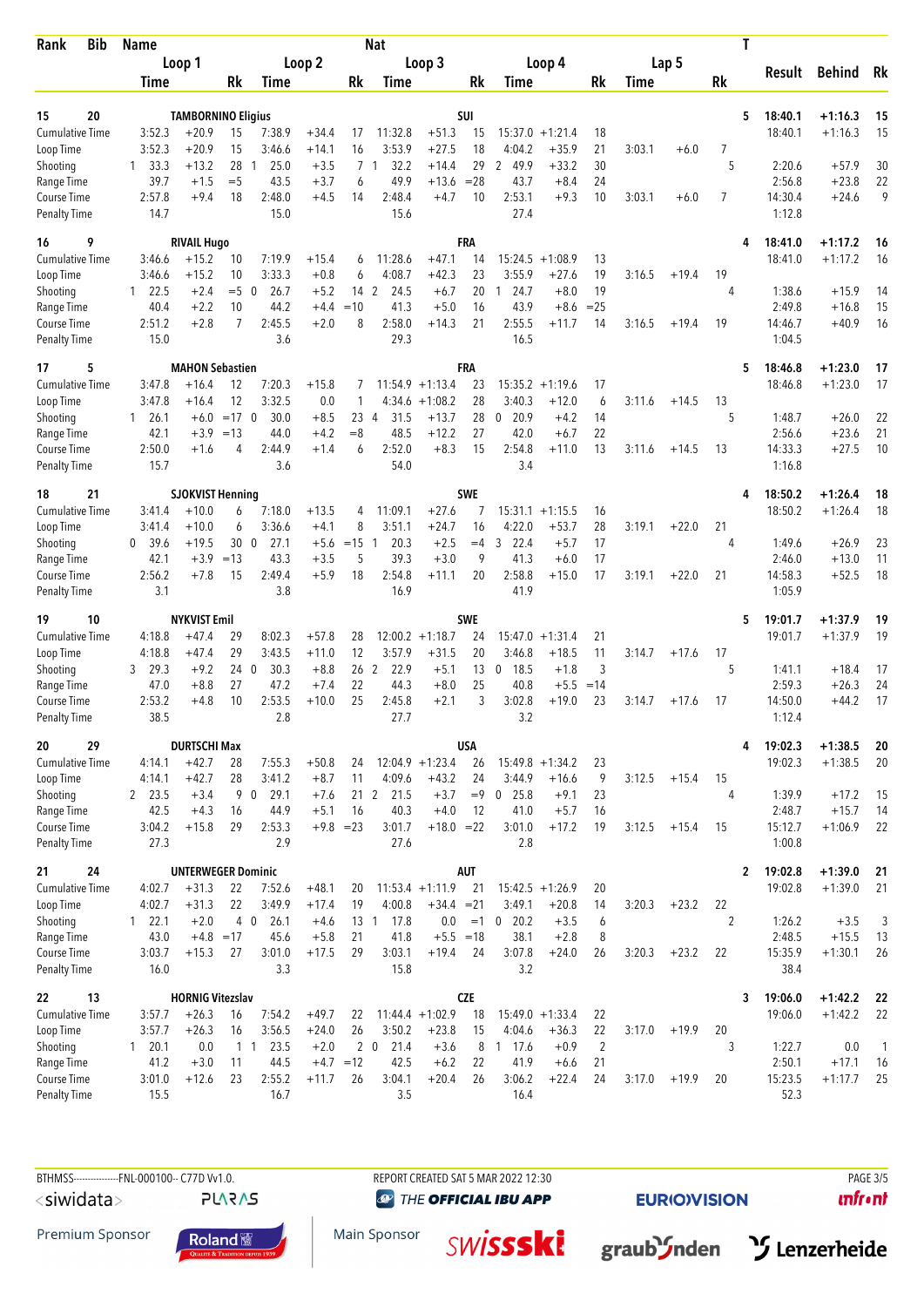| Rank                               | <b>Bib</b> | Name             |                           |                 |                                  |                    |                | <b>Nat</b>           |                                         |            | Т                    |                   |              |        |         |    |                   |                      |          |
|------------------------------------|------------|------------------|---------------------------|-----------------|----------------------------------|--------------------|----------------|----------------------|-----------------------------------------|------------|----------------------|-------------------|--------------|--------|---------|----|-------------------|----------------------|----------|
|                                    |            | Loop 1           |                           |                 | Loop 2                           |                    | Loop 3         |                      |                                         |            |                      | Loop 4            |              |        | Lap 5   |    |                   |                      |          |
|                                    |            | Time             |                           | Rk              | Time                             |                    | Rk             | Time                 |                                         | Rk         | Time                 |                   | Rk           | Time   |         | Rk | Result            | <b>Behind</b>        | Rk       |
|                                    |            |                  |                           |                 |                                  |                    |                |                      |                                         |            |                      |                   |              |        |         |    |                   |                      |          |
| 28<br>23                           |            |                  | <b>POSTL Thomas</b>       |                 |                                  |                    |                |                      |                                         | AUT        |                      |                   |              |        |         | 4  | 19:07.9           | $+1:44.1$            | 23       |
| <b>Cumulative Time</b>             |            | 4:01.9           | $+30.5$                   | 21              | 7:53.5                           | $+49.0$            | 21             |                      | $11:45.9 + 1:04.4$                      | 20         | 15:37.8              | $+1:22.2$         | 19           |        |         |    | 19:07.9           | $+1:44.1$            | 23       |
| Loop Time                          |            | 4:01.9           | $+30.5$                   | 21              | 3:51.6                           | $+19.1$            | 22             | 3:52.4               | $+26.0$                                 | 17         | 3:51.9               | $+23.6$           | 16           | 3:30.1 | $+33.0$ | 28 |                   |                      |          |
| Shooting                           |            | 1 29.7           | $+9.6$                    | 25              | 30.8<br>-1                       | $+9.3$             | 27             | 25.9<br>-1           | $+8.1$                                  | 24         | 25.5<br>1            | $+8.8$            | 21           |        |         | 4  | 1:52.1            | $+29.4$              | 25       |
| Range Time                         |            | 46.9             | $+8.7$                    | $= 25$          | 49.1                             | $+9.3$             | 28             | 43.5                 | $+7.2$                                  | 23         | 45.9                 | $+10.6$           | 28           |        |         |    | 3:05.4            | $+32.4$              | 27       |
| Course Time<br><b>Penalty Time</b> |            | 2:59.3<br>15.6   | $+10.9$                   | 20              | 2:47.6<br>14.9                   | $+4.1$             | 13             | 2:54.0<br>14.9       | $+10.3$                                 | 19         | 3:01.8<br>4.2        | $+18.0$           | $= 21$       | 3:30.1 | $+33.0$ | 28 | 15:12.8<br>49.8   | $+1:07.0$            | 23       |
| 24<br>27                           |            |                  | <b>KRUPCIK Tomas</b>      |                 |                                  |                    |                |                      |                                         | <b>CZE</b> |                      |                   |              |        |         | 4  | 19:14.4           | $+1:50.6$            | 24       |
| <b>Cumulative Time</b>             |            | 4:00.9           | $+29.5$                   | 18              | 7:54.7                           | $+50.2$            | 23             |                      | $11:44.8 + 1:03.3$                      | 19         | 16:01.0              | $+1:45.4$         | 26           |        |         |    | 19:14.4           | $+1:50.6$            | 24       |
| Loop Time                          |            | 4:00.9           | $+29.5$                   | 18              | 3:53.8                           | $+21.3$            | 23             | 3:50.1               | $+23.7$                                 | 14         | 4:16.2               | $+47.9$           | 25           | 3:13.4 | $+16.3$ | 16 |                   |                      |          |
| Shooting                           |            | $1 \quad 24.4$   | $+4.3$                    | 12              | 24.5<br>-1                       | $+3.0$             | 3              | $\mathbf{0}$<br>21.5 | $+3.7$                                  | $=9$       | 2<br>21.9            | $+5.2$            | 16           |        |         | 4  | 1:32.4            | $+9.7$               | 8        |
| Range Time                         |            | 43.1             | $+4.9$                    | 19              | 44.8                             | $+5.0$             | $=14$          | 42.2                 | $+5.9$                                  | $=20$      | 41.6                 | $+6.3$            | 20           |        |         |    | 2:51.7            | $+18.7$              | 19       |
| Course Time                        |            | 3:02.7           | $+14.3$                   | 26              | 2:53.3                           |                    | $+9.8 = 23$    | 3:04.3               | $+20.6$                                 | 27         | 3:06.6               | $+22.8$           | 25           | 3:13.4 | $+16.3$ | 16 | 15:20.3           | $+1:14.5$            | 24       |
| <b>Penalty Time</b>                |            | 15.0             |                           |                 | 15.6                             |                    |                | 3.5                  |                                         |            | 28.0                 |                   |              |        |         |    | 1:02.3            |                      |          |
| 25<br>25                           |            |                  | <b>STALDER Gion</b>       |                 |                                  |                    |                |                      |                                         | SUI        |                      |                   |              |        |         | 6  | 19:21.3           | $+1:57.5$            | 25       |
| Cumulative Time                    |            | 4:11.4           | $+40.0$                   | 27              | 7:50.6                           | +46.1              | 19             | 12:02.4              | $+1:20.9$                               | 25         | 16:00.1              | $+1:44.5$         | 25           |        |         |    | 19:21.3           | $+1:57.5$            | 25       |
| Loop Time                          |            | 4:11.4           | $+40.0$                   | 27              | 3:39.2                           | $+6.7$             | 10             | 4:11.8               | $+45.4$                                 | 25         | 3:57.7               | $+29.4$           | 20           | 3:21.2 | $+24.1$ | 23 |                   |                      |          |
| Shooting                           |            | 2 24.5           | $+4.4$                    | 13 <sub>0</sub> | 24.8                             | $+3.3$             | 5              | 3<br>24.3            | $+6.5$                                  | 19         | 21.4<br>$\mathbf{1}$ | $+4.7$            | 15           |        |         | 6  | 1:35.2            | $+12.5$              | 10       |
| Range Time                         |            | 46.6             | $+8.4$                    | 24              | 44.8                             | $+5.0$             | $=14$          | 39.4                 | $+3.1$                                  | 10         | 40.4                 | $+5.1$            | 13           |        |         |    | 2:51.2            | $+18.2$              | 18       |
| Course Time<br><b>Penalty Time</b> |            | 2:58.1<br>26.7   | $+9.7$                    | 19              | 2:51.2<br>3.1                    | $+7.7$             | 21             | 2:53.0<br>39.3       | $+9.3$                                  | 17         | 3:01.6<br>15.7       | $+17.8$           | 20           | 3:21.2 | $+24.1$ | 23 | 15:05.1<br>1:24.9 | $+59.3$              | 19       |
| 12<br>26                           |            |                  | <b>STRUM Matthew</b>      |                 |                                  |                    |                |                      |                                         | <b>CAN</b> |                      |                   |              |        |         | 4  | 19:29.4           | $+2:05.6$            | 26       |
| <b>Cumulative Time</b>             |            | 3:37.8           | $+6.4$                    | 5               | 7:32.9                           | $+28.4$            | 10             | 11:33.7              | $+52.2$                                 | 16         | $15:51.6 + 1:36.0$   |                   | 24           |        |         |    | 19:29.4           | $+2:05.6$            | 26       |
| Loop Time                          |            | 3:37.8           | $+6.4$                    | 5               | 3:55.1                           | $+22.6$            | 24             | 4:00.8               | $+34.4$                                 | $= 21$     | 4:17.9               | $+49.6$           | 26           | 3:37.8 | $+40.7$ | 29 |                   |                      |          |
| Shooting                           |            | $0$ 21.8         | $+1.7$                    | 3               | 25.6<br>-1                       | $+4.1$             | $=9$           | 17.8<br>-1           | 0.0                                     | $=1$       | 2<br>20.8            | $+4.1$            | $=12$        |        |         | 4  | 1:26.1            | $+3.4$               | 2        |
| Range Time                         |            | 39.8             | $+1.6$                    | $=7$            | 43.6                             | $+3.8$             | $\overline{7}$ | 37.8                 | $+1.5$                                  | 4          | 39.2                 | $+3.9$            | 12           |        |         |    | 2:40.4            | $+7.4$               | 6        |
| Course Time                        |            | 2:54.3           | $+5.9$                    | 12              | 2:55.9                           | $+12.4$            | 27             | 3:06.9               | $+23.2$                                 | 29         | 3:09.6               | $+25.8$           | 27           | 3:37.8 | $+40.7$ | 29 | 15:44.5           | $+1:38.7$            | 29       |
| <b>Penalty Time</b>                |            | 3.6              |                           |                 | 15.6                             |                    |                | 16.0                 |                                         |            | 29.0                 |                   |              |        |         |    | 1:04.3            |                      |          |
| 17<br>27                           |            |                  | <b>KABRDA Josef</b>       |                 |                                  |                    |                |                      |                                         | <b>CZE</b> |                      |                   |              |        |         | 6  | 20:16.7           | $+2:52.9$            | 27       |
| Cumulative Time                    |            | 3:51.6           | $+20.2$                   | 14              | 7:56.8                           | $+52.3$            | 25             |                      | $12:39.4 +1:57.9$                       | 28         |                      | $16:50.2 +2:34.6$ | 27           |        |         |    | 20:16.7           | $+2:52.9$            | 27       |
| Loop Time                          |            | 3:51.6           | $+20.2$                   | 14              | 4:05.2                           | $+32.7$            | 28             |                      | $4:42.6 +1:16.2$                        | 29         | 4:10.8               | $+42.5$           | 23           | 3:26.5 | $+29.4$ | 25 |                   |                      |          |
| Shooting                           |            | 26.7<br>0        | $+6.6$                    | 19              | 29.2<br>-1                       | $+7.7$             | 22 4           | 25.0                 | $+7.2$                                  | 22         | 29.6<br>1            | $+12.9$           | 26           |        |         | 6  | 1:50.6            | $+27.9$              | 24       |
| Range Time<br>Course Time          |            | 47.3<br>3:00.6   | $+9.1$<br>$+12.2$         | 28<br>$= 21$    | 49.9<br>3:00.1                   | $+10.1$<br>+16.6   | 29<br>28       | 43.7<br>3:03.4       | $+7.4$<br>$+19.7$                       | 24<br>25   | 43.9<br>3:11.4       | $+8.6$<br>$+27.6$ | $= 25$<br>29 | 3:26.5 | $+29.4$ | 25 | 3:04.8<br>15:42.0 | $+31.8$<br>$+1:36.2$ | 26<br>28 |
| <b>Penalty Time</b>                |            | 3.6              |                           |                 | 15.1                             |                    |                | 55.4                 |                                         |            | 15.5                 |                   |              |        |         |    | 1:29.8            |                      |          |
| 22<br>28                           |            |                  | <b>LEITINGER Nikolaus</b> |                 |                                  |                    |                |                      |                                         | <b>AUT</b> |                      |                   |              |        |         | 8  | 20:43.1           | $+3:19.3$            | 28       |
| Cumulative Time                    |            | 4:10.3           | $+38.9$                   | 26              |                                  | $8:24.8 +1:20.3$   | 29             |                      | $12:52.1 + 2:10.6$                      | 29         | $17:15.0 + 2:59.4$   |                   | 28           |        |         |    | 20:43.1           | $+3:19.3$            | 28       |
| Loop Time                          |            | 4:10.3           | $+38.9$                   | 26              | 4:14.5                           | $+42.0$            | 30             |                      | $4:27.3 +1:00.9$                        | 27         | 4:22.9               | $+54.6$           | 29           | 3:28.1 | $+31.0$ | 27 |                   |                      |          |
| Shooting                           |            | 2, 31.3          | $+11.2$                   | 26 <sub>2</sub> | 38.3                             | $+16.8$            |                | 30 2 29.1            | $+11.3$                                 |            | 26 2 27.9            | $+11.2$           | 25           |        |         | 8  | 2:06.8            | $+44.1$              | 29       |
| Range Time                         |            | 47.5             | $+9.3$                    | 29              | 56.1                             | $+16.3$            | 30             | 49.9                 | $+13.6 = 28$                            |            | 45.4                 | $+10.1$           | 27           |        |         |    | 3:18.9            | $+45.9$              | 30       |
| Course Time                        |            | 2:57.5           | $+9.1$                    | 17              | 2:51.8                           | $+8.3$             | 22             | 3:08.4               | $+24.7$                                 | 30         | 3:10.8               | $+27.0$           | 28           | 3:28.1 | $+31.0$ | 27 | 15:36.6           | $+1:30.8$            | 27       |
| Penalty Time                       |            | 25.3             |                           |                 | 26.5                             |                    |                | 28.9                 |                                         |            | 26.7                 |                   |              |        |         |    | 1:47.6            |                      |          |
| 29<br>4                            |            |                  |                           |                 | <b>DONHAUSER Johannes Werner</b> |                    |                |                      |                                         | <b>GER</b> |                      |                   |              |        |         | 8  | 20:51.4           | $+3:27.6$            | 29       |
| <b>Cumulative Time</b>             |            | 3:47.4<br>3:47.4 | $+16.0$<br>$+16.0$        | 11<br>11        | 7:33.5<br>3:46.1                 | $+29.0$<br>$+13.6$ | 11<br>15       |                      | $12:23.6 + 1:42.1$<br>$4:50.1 + 1:23.7$ | 27<br>30   | $17:26.9 + 3:11.3$   | $5:03.3 +1:35.0$  | 30           |        |         | 24 | 20:51.4           | $+3:27.6$            | 29       |
| Loop Time<br>Shooting              |            | 124.8            | $+4.7$                    | 14 <sub>1</sub> | 27.9                             | $+6.4$             | 18 2           | 32.3                 | $+14.5$                                 | 30         | 4 31.3               | $+14.6$           | 30<br>28     | 3:24.5 | $+27.4$ | 8  | 1:56.5            | $+33.8$              | 27       |
| Range Time                         |            | 39.8             | $+1.6$                    | $=7$            | 45.1                             | $+5.3$             | 18             | 56.0                 | $+19.7$                                 | 30         | 50.1                 | $+14.8$           | 29           |        |         |    | 3:11.0            | $+38.0$              | 28       |
| Course Time                        |            | 2:51.8           | $+3.4$                    | 8               | 2:45.7                           | $+2.2$             | 9              | 3:01.7               | $+18.0 = 22$                            |            | 3:01.8               | $+18.0 = 21$      |              | 3:24.5 | $+27.4$ | 24 | 15:05.5           | $+59.7$              | 20       |
| Penalty Time                       |            | 15.8             |                           |                 | 15.3                             |                    |                | 52.4                 |                                         |            | 1:11.3               |                   |              |        |         |    | 2:35.0            |                      |          |
| 26<br>30                           |            |                  | <b>JAKIELA Tomasz</b>     |                 |                                  |                    |                |                      |                                         | <b>POL</b> |                      |                   |              |        |         | 9  | 21:02.1           | $+3:38.3$            | 30       |
| <b>Cumulative Time</b>             |            |                  | $4:38.0 +1:06.6$          | 30              |                                  | $8:45.2 +1:40.7$   | 30             |                      | $13:00.4 +2:18.9$                       | 30         | $17:20.7 + 3:05.1$   |                   | 29           |        |         |    | 21:02.1           | $+3:38.3$            | 30       |
| Loop Time                          |            |                  | $4:38.0 +1:06.6$          | 30              | 4:07.2                           | $+34.7$            | 29             | 4:15.2               | $+48.8$                                 | 26         | 4:20.3               | $+52.0$           | 27           | 3:41.4 | $+44.3$ | 30 |                   |                      |          |
| Shooting                           |            | 4 28.0           | $+7.9$                    | 22 <sub>1</sub> | 28.7                             | $+7.2$             |                | 19 2<br>23.7         | $+5.9$                                  |            | 15 2 23.7            | $+7.0$            | 18           |        |         | 9  | 1:44.3            | $+21.6$              | 20       |
| Range Time                         |            | 46.9             | $+8.7 = 25$               |                 | 49.0                             | $+9.2$             | 27             | 41.5                 | $+5.2$                                  | 17         | 40.8                 | $+5.5$            | $=14$        |        |         |    | 2:58.2            | $+25.2$              | 23       |
| Course Time                        |            | 3:00.6           | $+12.2 = 21$              |                 | 3:03.8                           | $+20.3$            | 30             | 3:06.5               | $+22.8$                                 | 28         | 3:12.3               | $+28.5$           | 30           | 3:41.4 | $+44.3$ | 30 | 16:04.6           | $+1:58.8$            | 30       |
| <b>Penalty Time</b>                |            | 50.4             |                           |                 | 14.4                             |                    |                | 27.2                 |                                         |            | 27.1                 |                   |              |        |         |    | 1:59.3            |                      |          |

BTHMSS---------------FNL-000100-- C77D Vv1.0. REPORT CREATED SAT 5 MAR 2022 12:30 PAGE 4/5 <siwidata>

**PLARAS** 

**@ THE OFFICIAL IBU APP** 

**SWİSSSKİ** 

Main Sponsor

**EURIOVISION** 

graub'Snden > Lenzerheide

 $unfront$ 

Premium Sponsor